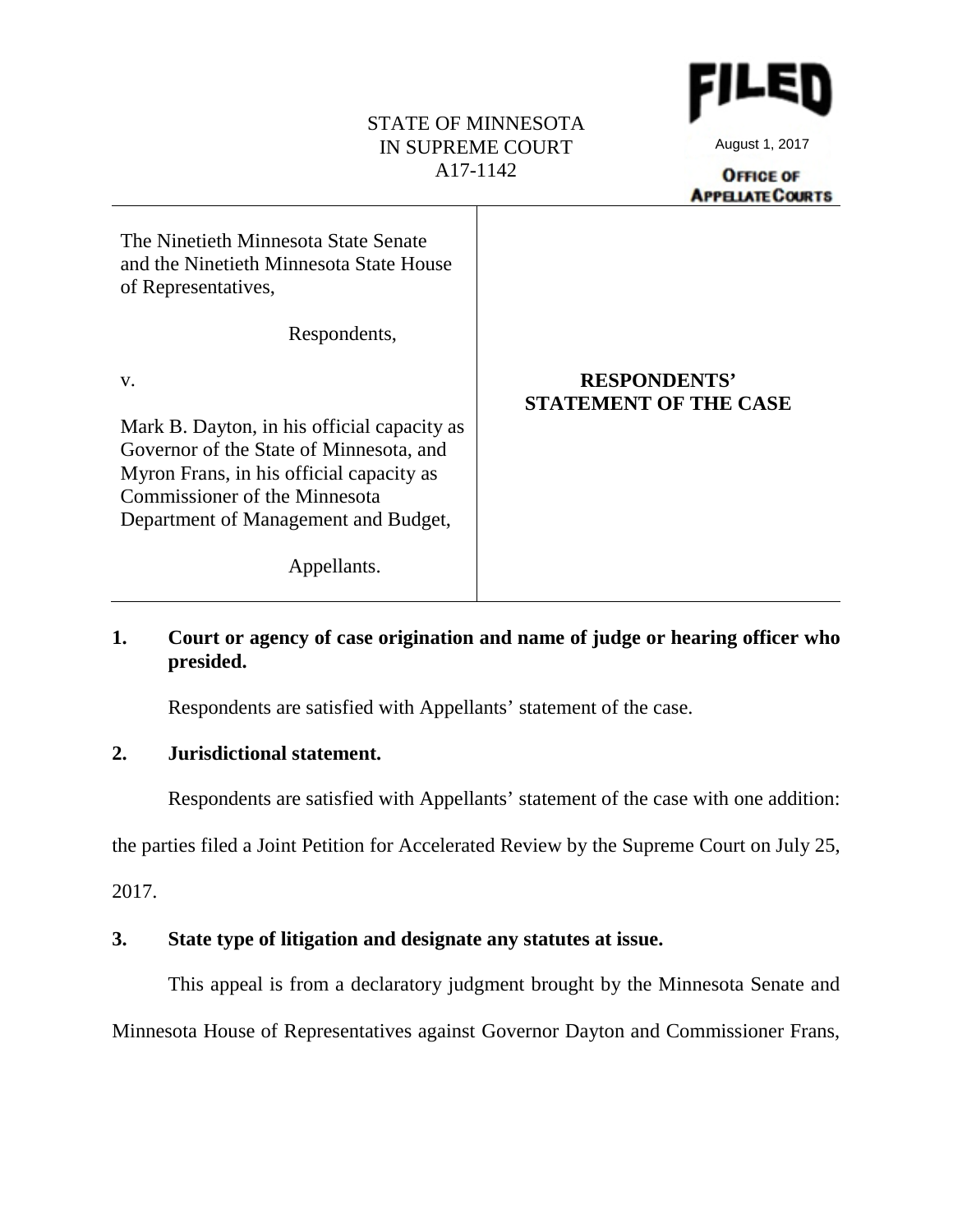challenging the Governor's line-item vetoes of all appropriations to the Senate and House for fiscal years 2018 and 2019 under Minn. Const. art. III, § 1, and art. IV, § 23.

# **4. Brief description of claims, defenses, issues litigated and result below. For criminal cases**, **specify whether conviction was for a misdemeanor, gross misdemeanor, or felony offense.**

The Legislature and Governor failed to agree on a budget before the 2017 regular session ended on May 22, 2017. The Legislature adjourned to February 20, 2018 as required by Minn. Const. art. III, § 12. Shortly before the regular session ended, the Legislature and Governor reached a tentative agreement on the state budget for fiscal years 2018 and 2019. The Governor and legislative leaders signed an agreement calling for a special session to finalize the budget. This agreement restricted the scope of the special session to certain outstanding budget bills and the tax bill. The agreement also required that the Legislature adjourn the special session *sine die* no later than 7:00 a.m. on May 24, 2017. By May 26, 2017, the Legislature had passed a comprehensive and balanced budget for fiscal years 2018 and 2019. The Legislature immediately adjourned *sine die* and presented the budget bills and tax bill to Governor Dayton. In one of the budget bills, the Omnibus State Government Appropriations bill, the Legislature included a provision that would have denied appropriations to the Department of Revenue if the Governor vetoed the Omnibus Tax bill.

On May 30, 2017, Governor Dayton signed all the budget bills and the tax bill into law despite any reservations he had. However, the Governor vetoed two items of appropriation in the Omnibus State Government Appropriations bill, the entire operating budget for the Senate and House for the 2018 and 2019 biennium. These vetoed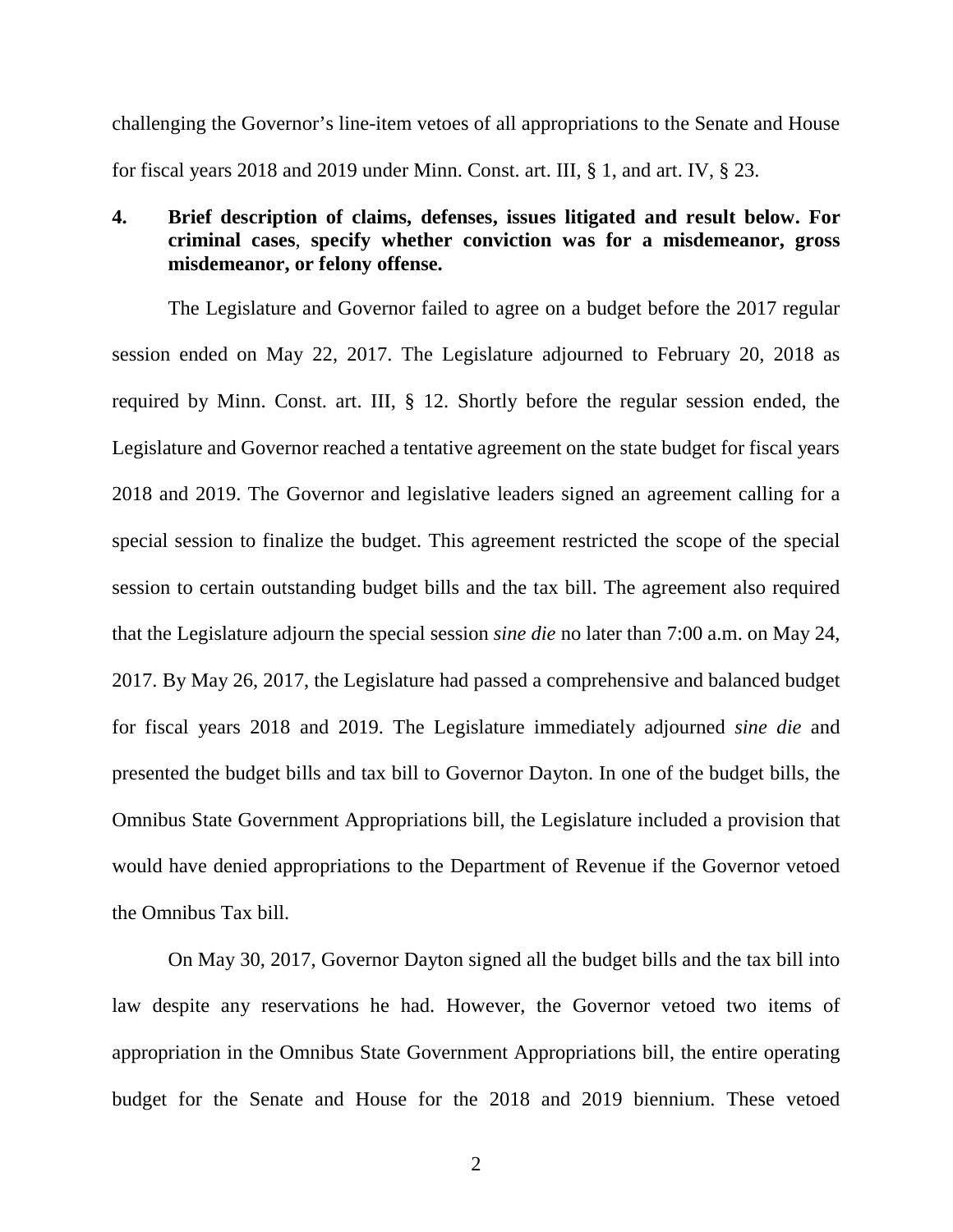appropriations matched the amounts Governor Dayton had recommended to the Legislature in January 2017 and again in March 2017. In his constitutionally-mandated veto letter, the Governor said he vetoed the appropriations to the Senate and House to bring them back to the table to renegotiate five public policy items contained in the tax bill and two other bills already enacted into law. The Governor explicitly conditioned any call back into special session upon an agreement that the Legislature "remove" these five public policy items.

Respondents brought an action in district court seeking a declaration that the vetoes were unconstitutional, null, and void. The district court agreed and granted the requested declaration. Specifically, the Legislature claimed the vetoes were unconstitutional in two significant ways. First, the Legislature claimed the Governor's vetoes violate the Separation of Powers Clause by effectively abolishing the Legislature after it adjourned *sine die*. Minn. Const. art. III, § 1. The district court agreed. Appellants claimed the vetoes did not effectively abolish the Legislature because it could seek emergency funding from the judiciary. The court rejected this argument. Appellants also claimed this action presented a non-justiciable political question. The court rejected this argument as well.

Second, the Legislature claimed the Governor exceeded his limited line-item veto authority because he did not "object to" the appropriations he vetoed as required by Minn. Const. art. IV, § 23. The district court agreed. The court concluded the Governor improperly used his line-item veto authority to coerce the Legislature into repealing or modifying unrelated policy legislation. In other terms, as the court stated, the Governor used his constitutional power to accomplish an unconstitutional result.

3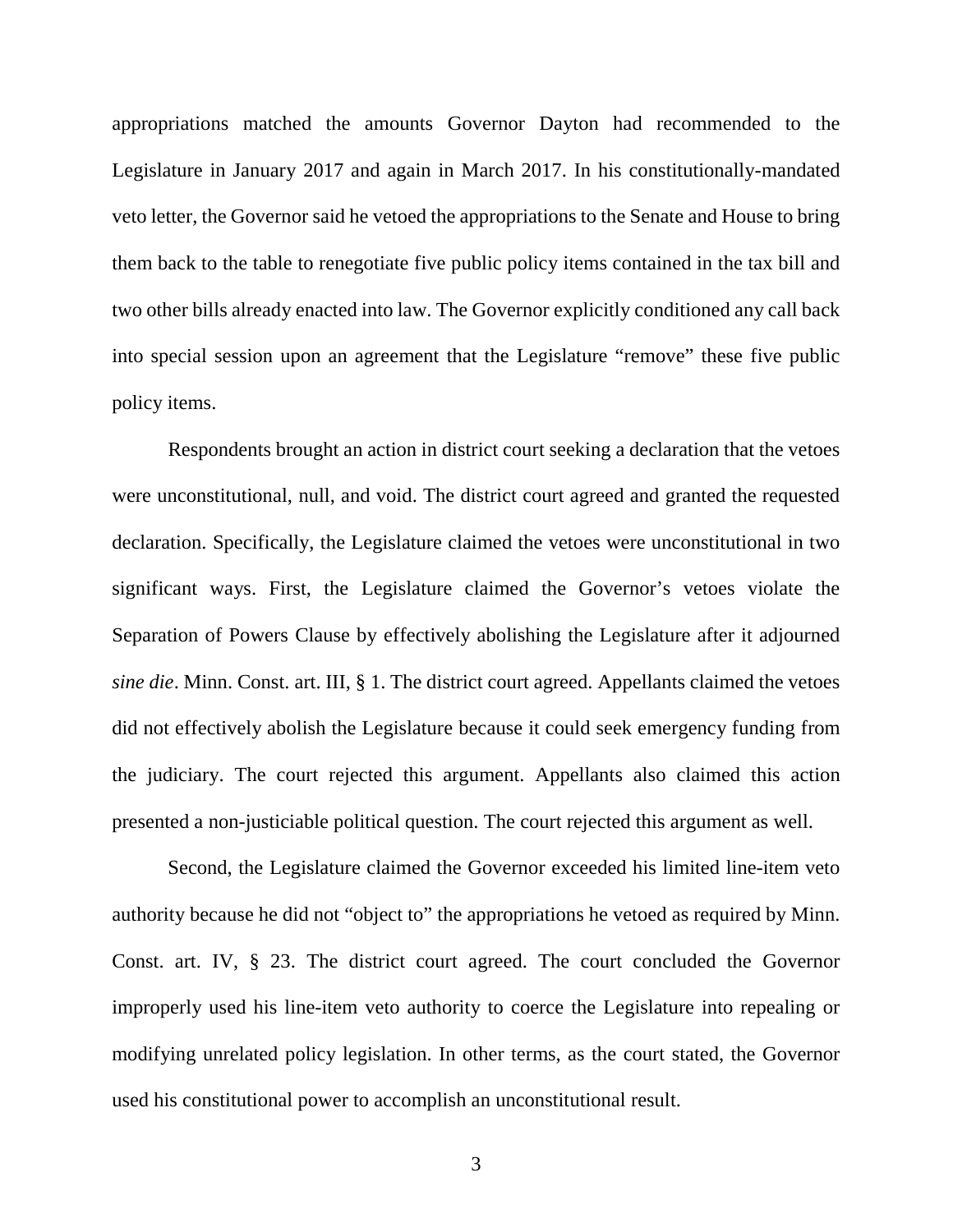In their Statement of the Case, Appellants make two assertions the Legislature would like to clarify for the Court. First, Appellants assert the Legislature "attempted to suppress the Governor's constitutional veto authority" by presenting him with a "Hobson's choice:" sign a bill containing public policy provisions he disliked, or veto the bill which would effectively deny appropriations to the Department of Revenue. The district court rejected this argument. If Governor Dayton wanted to "renegotiate" public policy provisions in the bills presented to him, other options were available. For example, he could have vetoed the bill or bills, called the Legislature back into special session, and proceeded in accordance with the Minnesota Constitution. Instead, as the district court opined, the Governor chose to use his line-item veto power to effectively abolish the Legislature unless it agrees to repeal or modify public policy legislation already enacted into law.

Second, Appellants assert the courts cannot examine the Governor's motives underlying his vetoes because the Governor's line-item veto power is unlimited and unqualified. In the Governor's view, he can line-item veto any and all appropriations to the Legislature or Judiciary for whatever reason he sees fit. The court rejected this argument. The court only examined the Governor's motives to determine whether he used his lineitem veto power to accomplish an unconstitutional result. Based on the Governor's undisputed reasoning for the vetoes, the court concluded the Governor clearly intended to force the Legislature to repeal or modify public policy items he already signed into law. The court also found that the Governor never objected to the amounts of the vetoed appropriations or suggested any motive specific to the appropriations. The court's ruling does not, however, prevent the Governor from line-item vetoing appropriations to the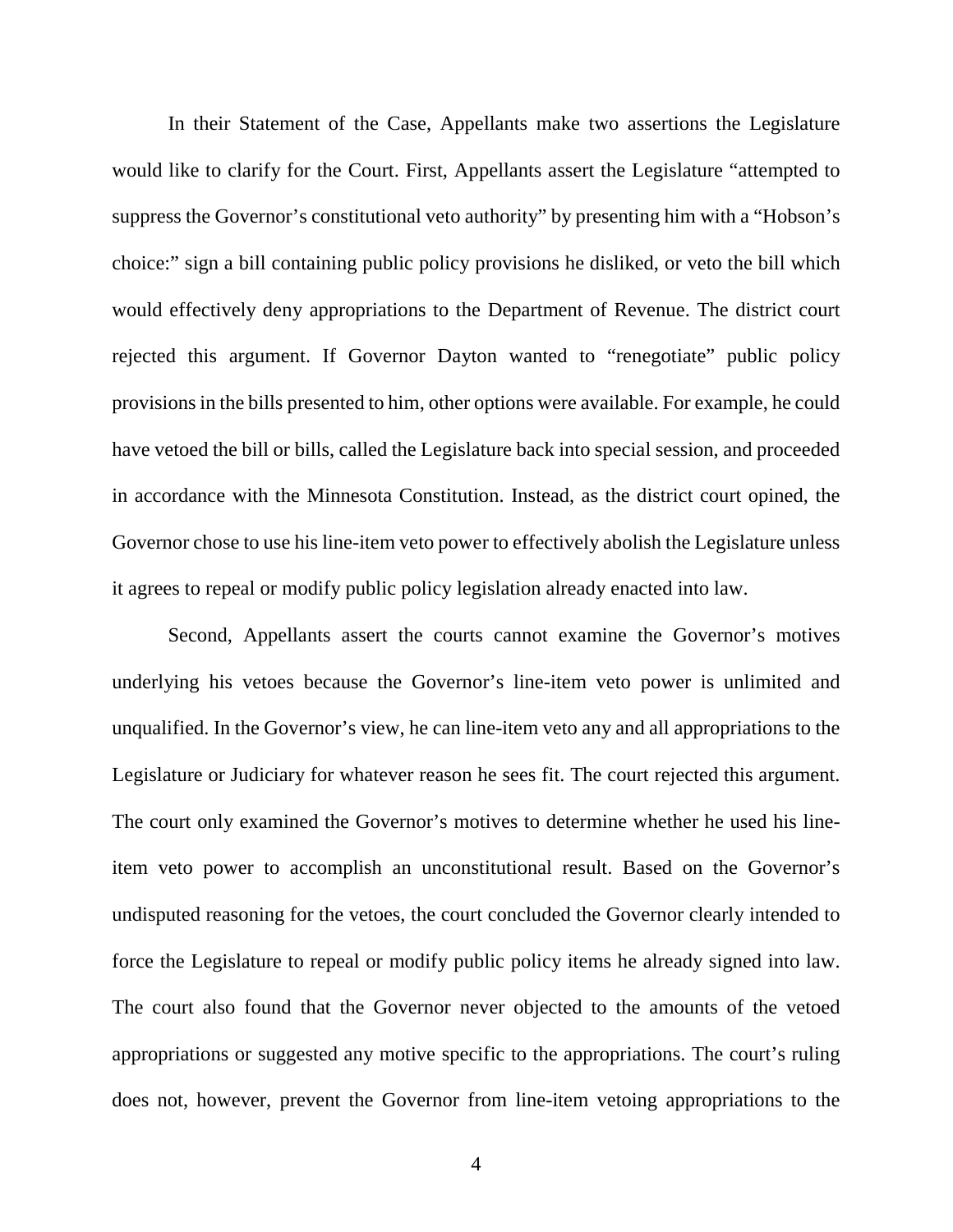Legislature under other circumstances. The court opined that the Governor could line-item veto appropriations to the Legislature if he actually objected to the manner in which it funded itself. Under the limited and unique circumstances of this case, the court concluded the Governor's line-item vetoes violated the Separation of Powers Clause.

### **5. List specific issues proposed to be raised on appeal.**

Did the district court err in declaring Governor Dayton's line-item vetoes of all appropriations to the Senate and House for fiscal years 2018 and 2019 violated the Separation of Powers Clause of the Minnesota Constitution and were therefore unconstitutional, null, and void?

# **6. Related appeals.**

Respondents are satisfied with Appellants' statement of the case.

#### **7. Contents of record.**

Respondents are satisfied with Appellants' statement of the case.

#### **8. Is oral argument requested?**

Respondents are satisfied with Appellants' statement of the case.

### **9. Identify the type of brief to be filed.**

Respondents are satisfied with Appellants' statement of the case with one addition: the parties filed a Joint Motion for Expedited Briefing and Oral Argument on July 25, 2017.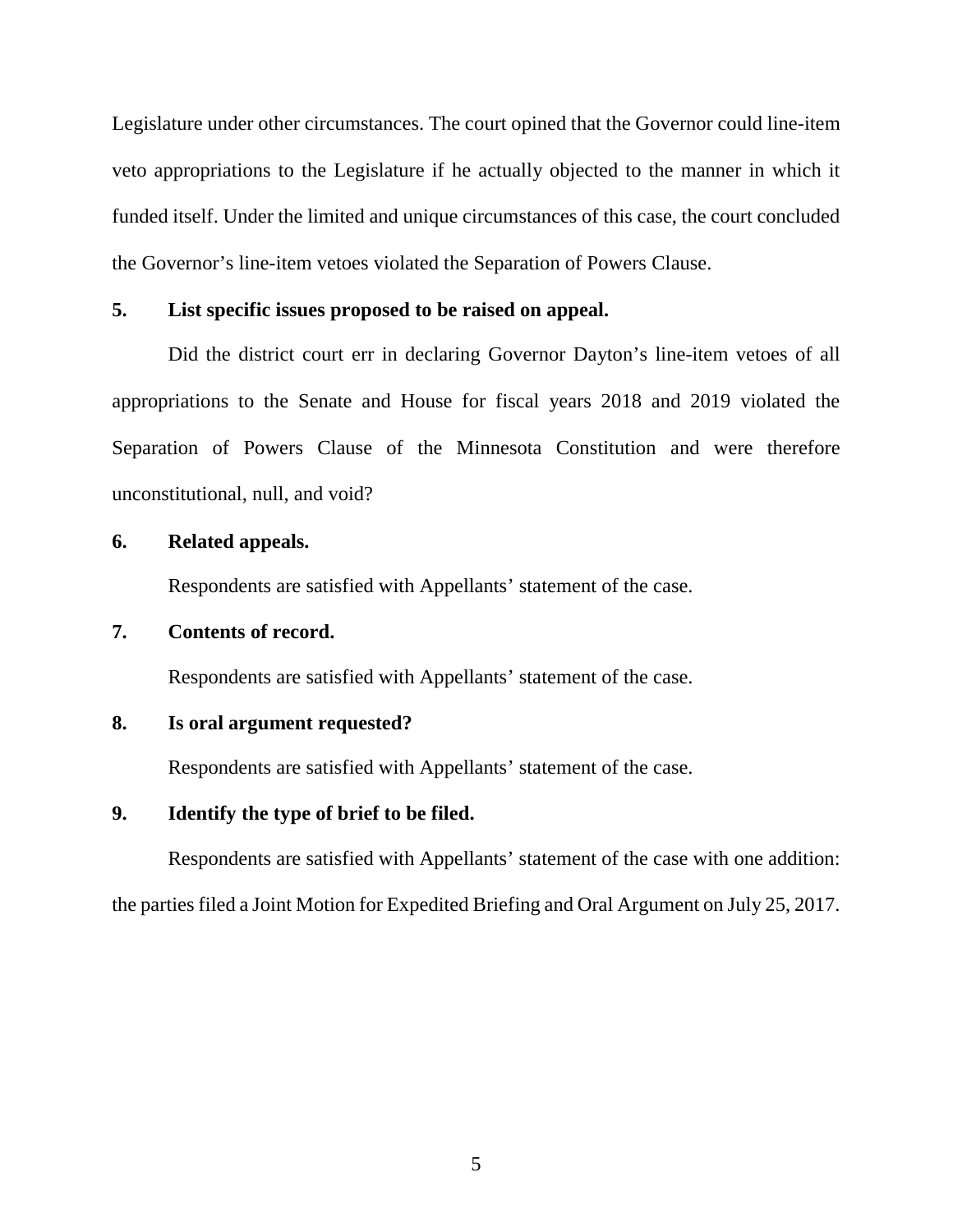## **10. Names, addresses, zip codes and telephone numbers of attorneys for Appellants and Respondents.**

Attorneys for Appellants

BRIGGS AND MORGAN, P.A. Sam Hanson (#41051) Scott G. Knudson (#141987) Scott M. Flaherty (#388354) Emily M. Peterson (#0395218) 2200 IDS Center 80 South Eighth Street Minneapolis, MN 55402 (612) 977-8400

Attorneys for Respondents

KELLEY, WOLTER & SCOTT, P.A. Douglas A. Kelley (#54525) Steven E. Wolter, (#170707) Kevin M. Magnuson (#306599) Brett D. Kelley (#397526) Centre Village Offices, Suite 2530 431 South Seventh Street Minneapolis, MN 55415 (612) 371-9090

and

MASLON LLP David F. Herr (#44441) 3300 Wells Fargo Center 90 South Seventh Street Minneapolis, MN 55401–4140 (612) 672-8350